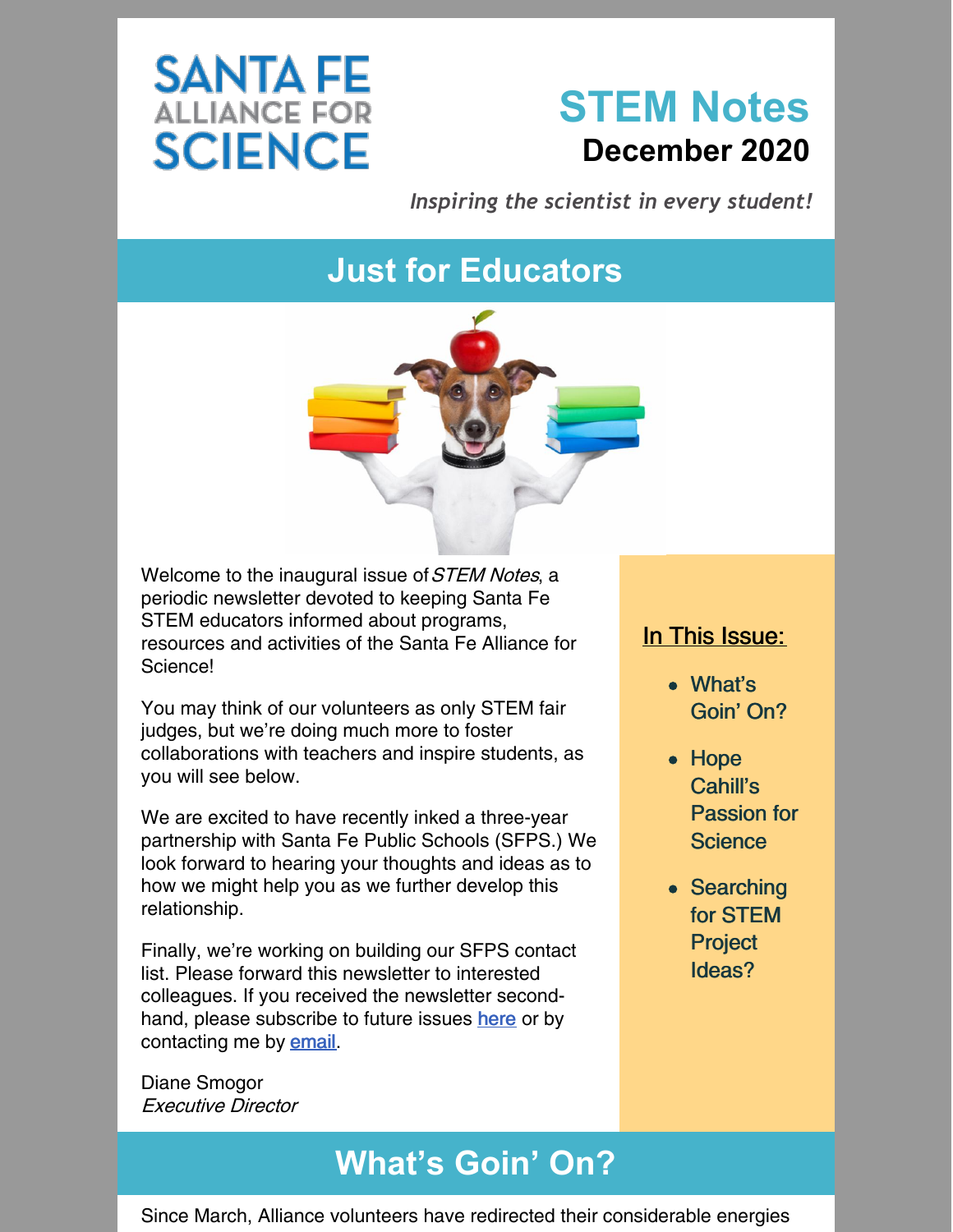toward new projects designed to support Santa Fe Public Schools teachers and students remotely in their explorations of STEM concepts and applications. Here's some of what we've been up to:

- STEM Videos: A team of Alliance volunteers has created a catalog of 25 short STEM videos to boost students' innate curiosity about the world, and to encourage critical thinking and creative problem-solving. A digital Educator's Learning Guide is available with abstracts, mappings to NGSS standards, and suggestions for expanding topical coverage. The video library can be accessed [here](https://drive.google.com/drive/folders/122sqmrrjeJfDBctRC7P6TpA9jWXuFuLP).
- FOSS Training: In July, twelve Alliance volunteers participated in a weeklong virtual training session on the Santa Fe Public School's FOSS (Full Option Science System) curriculum and the integrated use of activelearning science kits supplied by the LANL Foundation. Volunteers experienced firsthand the challenges of delivering inquiry-based science education in a virtual classroom environment. They also learned how and why investigation notebooks and "meaning making" conversations are essential to the FOSS approach to STEM education.
- Adopt a Scientist: Earlier this fall, the Alliance launched a new initiative to bring volunteers and teachers together to support STEM education in remote-learning settings. Teachers are matched with SFAFS members who function as virtual tutors, mentors, coaches and assistants. Student/volunteer interactions typically take place for approximately 40 minutes once a week, with two or three students at a time. To learn more contact Diane [Smogor](mailto:info@sfafs.org) or [Suzanne](mailto:suzanne.roepke@sfafs.org) Roepke.
- Virtual STEM Fair Judging: An Alliance team led by board member, Barbara Bianch, is working closely with Chari Kauffman, SFPS Science Coordinator, on how best to transition from in-person to virtual judging of STEM fair and Expo projects. Our cadre of experienced volunteer judges will soon begin training on the zFairs<sup>®</sup> software platform adopted by SFPS. Among other features, the platform easily connects judges and students for face-to-face interviews and feedback sessions. Expect to receive additional information about the judging process in early January. Meanwhile, contact **[Barbara](mailto:barbara.bianchi@sfafs.org)** should you have questions or concerns.
- Imaginative Alliance volunteers have come up with two "mini-STEM Challenges" that you can send home with your student over the winter break: The [Spaghetti](https://files.constantcontact.com/1497272b601/bb4c32af-a6f0-45a8-a23f-434cae1dc540.pdf) Tower challenge and the [Hoop-winged](https://files.constantcontact.com/1497272b601/7870af37-2eec-4c59-a675-b9fd6e6289e4.pdf) glider challenge. These two activities rely on materials readily available at home, and reinforce basic principles of science and engineering investigation. Fun and simple to carry out, these activities are sure to spark further student curiosity. And they won't even realize they're "doing science"!

Several other program initiatives are currently underway or undergoing beta testing prior to their release. We'll keep you posted!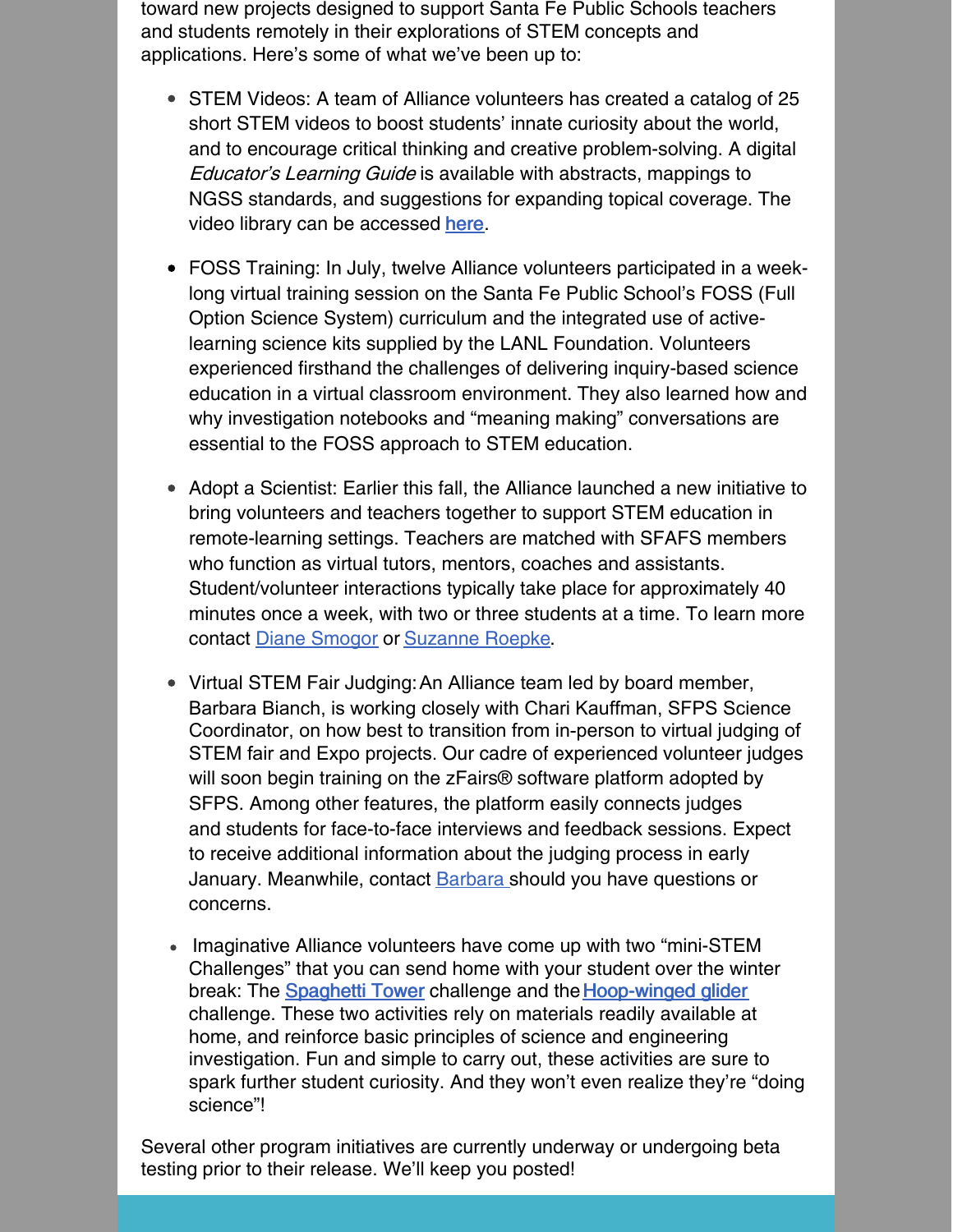## **Teacher Tribute**



*Hope Cahill demonstrates a scientific principle in her 6th grade classroom.*

### **Hope Cahill, A Passion for Science**

Santa Fe Public Schools is blessed with many talented science teachers. This article is the first of a series to acknowledge outstanding STEM teachers, especially in the darkness of these [remote-learning](mailto:info@sfafs.org) times. We hope you'll send us the names of others you would like to see recognized.

For many Alliance volunteers, Hope Cahill is the first teacher and fair coordinator that comes to mind. Even volunteers who don't know her recognize that Eldorado Community School puts on an amazingly wellorganized STEM fair with interesting projects that are fully formed and executed. In fact, Hope was nominated earlier this month as one of two state science finalists for the prestigious 2021 Presidential Award for Excellence in Mathematics and Science Teaching.

For Hope, teaching is a calling rather than a job. She first taught language arts and creative writing but then took a hiatus from the classroom until her two sons were themselves in school. While a substitute instructor, Hope learned that her son's science teacher would be leaving mid-year. She stepped in as a long-term sub and that experience, coupled with her love for geology, led to a career teaching science.

Hope believes that education generally, and STEM education, in particular, should be place-based. In her words, teachers should strive to "connect the content with the backyard." Hope regularly takes students on field trips to a local river or wetland.

What Hope loves about teaching science is that it generates in students an intellectual curiosity and enthusiasm that is often difficult to attain with other subjects. Science gives her sixth-graders a new lens with which to more clearly view and understand the world around them.

Hope believes that STEM fair projects showcase the scientific method, which she considers an essential life skill. STEM fair participation is a major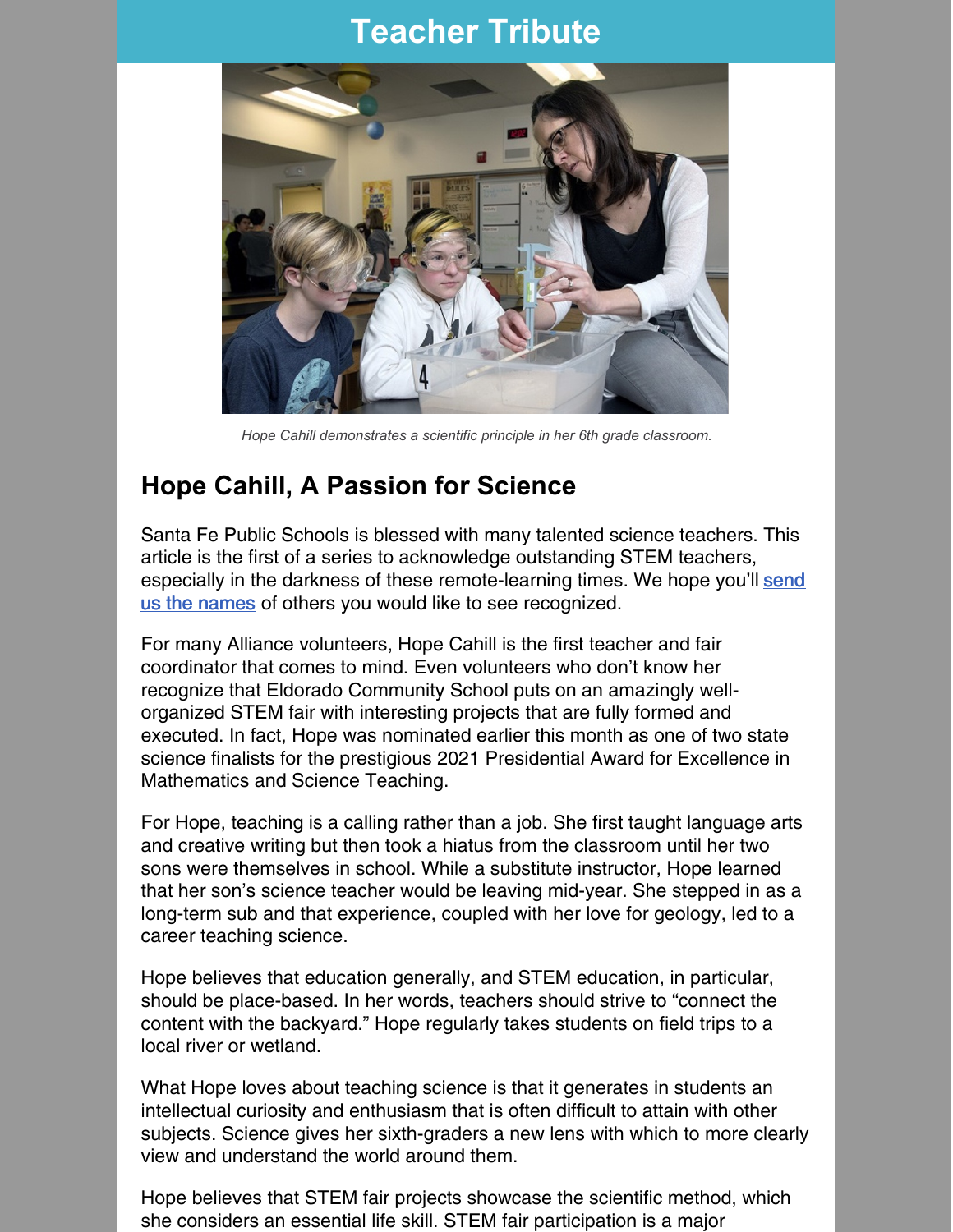component of her science curriculum and her approach to STEM fair coordination.

Neal Schaeffer, Volunteer Team Leader

## **Searching for STEM Project Ideas?**



Children are born with all the traits of a good scientist or engineer. They are curious, are eager to investigate their surroundings, and happy to experiment. How best to harness this natural curiosity and energy? Hands-on STEM projects provide one answer!

Baseball great Yogi Berra famously said: "You can observe a lot by just

watching." The same can be said about successful science and engineering investigations. They often begin with simple observations about our surroundings. How are the eyes of various animals different and why? Which parachute design best protects an egg dropped to the floor from a height of six feet?

Once the student has settled on a project idea, the next challenge is how best to proceed with the investigation. You will find our recently posted article entitled "The [Investigation](https://www.sfafs.org/uploads/3/8/5/1/38512661/stem_investigations_dec2020.pdf) Process" particularly helpful because it describes for students the essential steps in any scientific or engineering research project.

The Alliance [website](https://www.sfafs.org/stem-fairs.html) already offers an invaluable set of other STEM tools and tips with everything from choosing a project idea, to examples of successful student SFPS projects, to questions a STEM fair judge might ask, and more. Please take full advantage of these and other helpful Alliance resources.

Of course, there are many Internet web sites that have great ideas for STEM projects. In fact, a recent Google® search returned more than 2.830 billion hits. We don't recommend that students simply take a project description from the Internet and then just follow the step-by-step instructions as though baking a cake. Instead, students should learn to use the ideas of others to come up with their own unique projects. The key to a successful STEM project is to find something that really interests and excites the student investigator.

Thank you to the generous individuals who support our work, and to the following organizations and businesses who make this all possible.

**Buckman Family Fund**